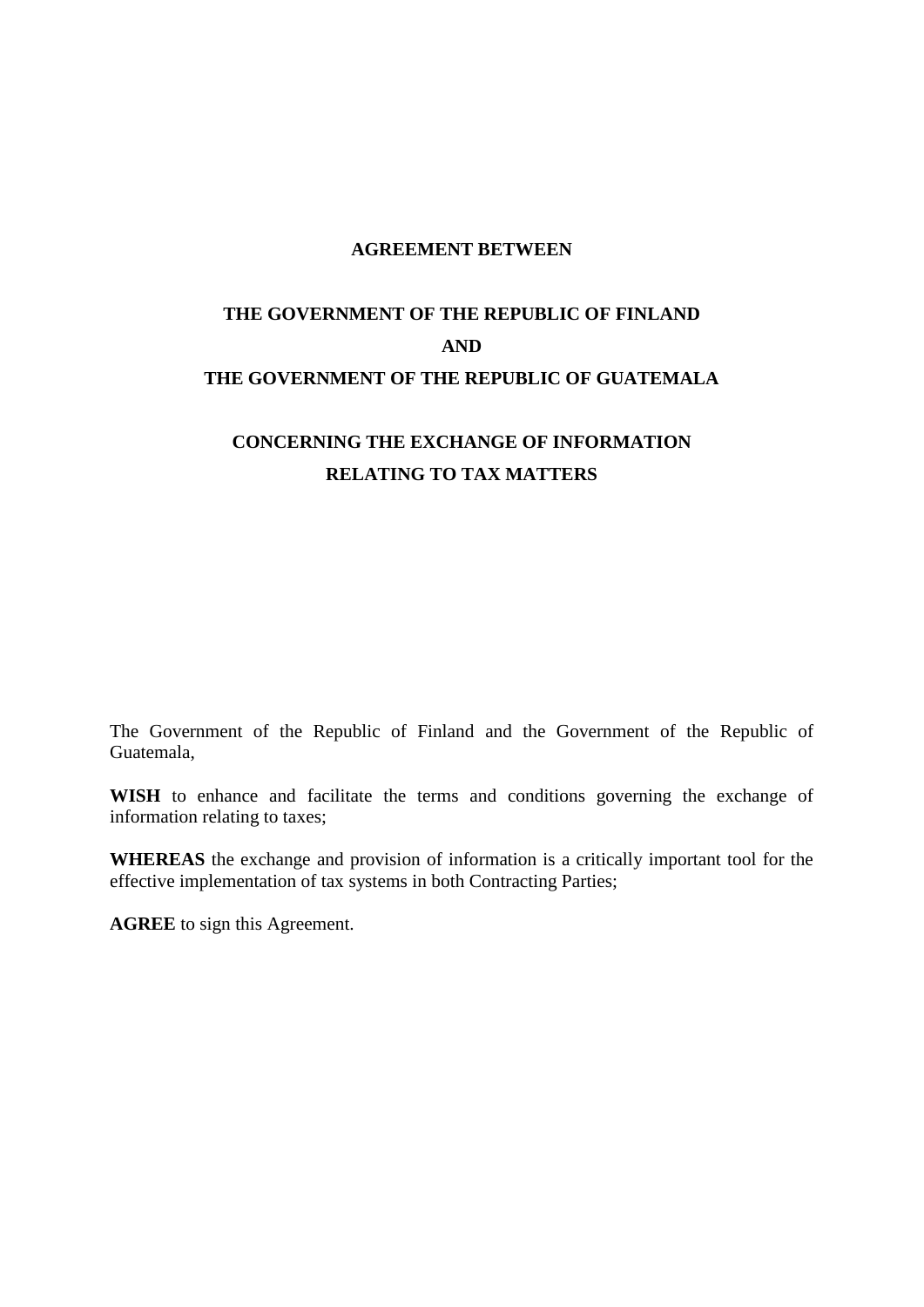#### **Article 1**

#### **Object and Scope of the Agreement**

- 1. The competent authorities of the Contracting Parties shall provide assistance through exchange of information that is foreseeably relevant to the administration and enforcement of the domestic laws of the Contracting Parties concerning taxes covered by this Agreement. Such information shall include information that is foreseeably relevant to the determination, assessment and collection of such taxes, the recovery and enforcement of tax claims, or the investigation or prosecution of tax matters. Information shall be exchanged in accordance with the provisions of this Agreement and shall be treated as confidential in the manner provided in Article 8.
- 2. The rights and safeguards secured to persons by the laws or administrative practice of the Requested Party remain applicable to the extent that they do not unduly prevent or delay effective exchange of information.

### **Article 2**

### **Jurisdiction**

A Requested Party is not obligated to provide information which is neither held by its authorities nor in the possession or control of persons who are within its territorial jurisdiction.

# **Article 3**

### **Taxes Covered**

- 1. The taxes which are the subject of this Agreement are taxes of every kind and description imposed in the Contracting Parties.
- 2. This Agreement shall also apply to any identical or any substantially similar taxes imposed after the date of signature of the Agreement in addition to or in place of the existing taxes. The competent authorities of the Contracting Parties shall notify each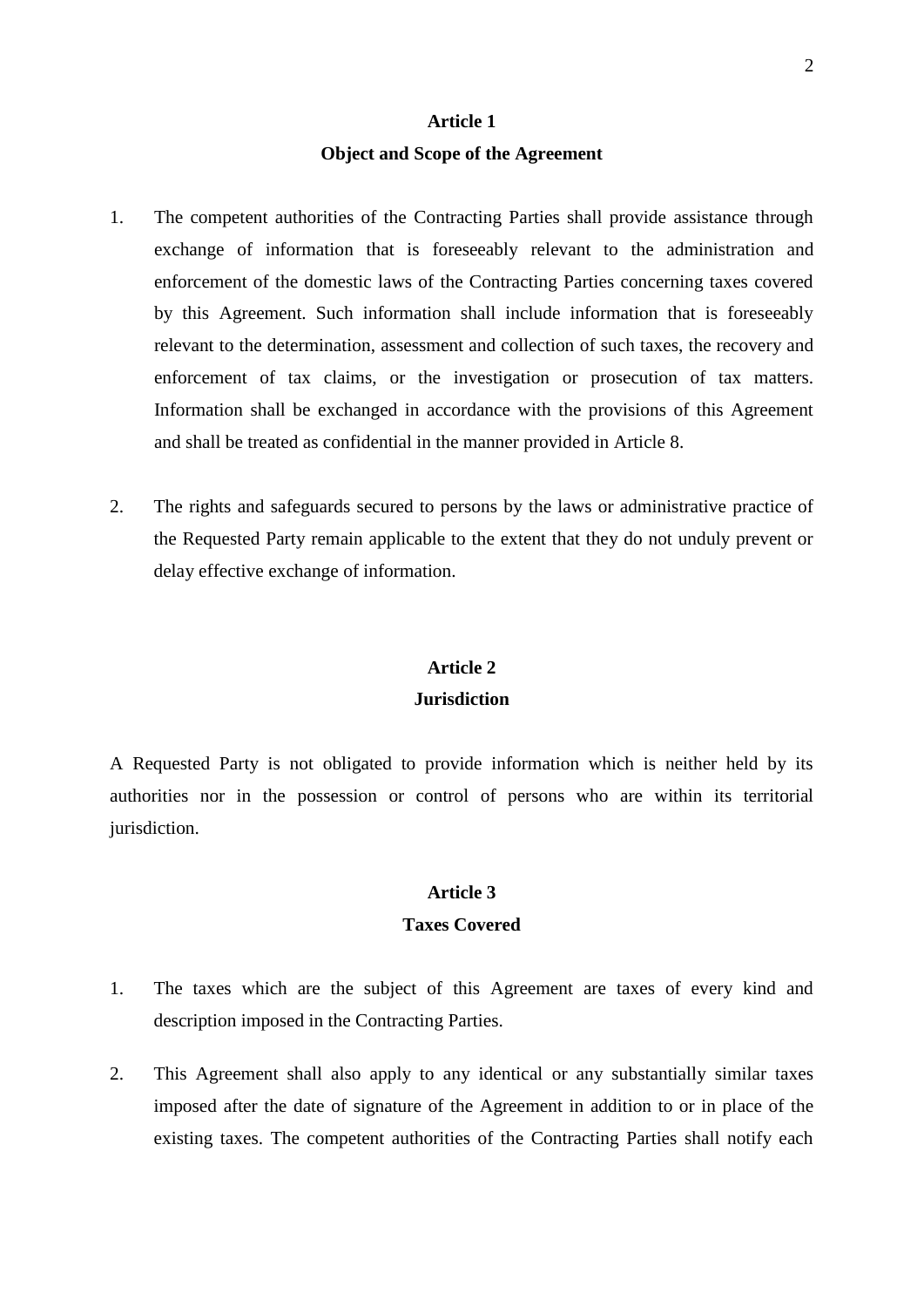### **Article 4 Definitions**

- 1. For the purposes of this Agreement, unless otherwise defined:
	- a) the term "Contracting Party" means Finland or Guatemala as the context requires;
	- b) the term "Guatemala" means the land, maritime and air space, including inland waters, the Territorial Sea, the Exclusive Economic Zone and Continental Shelf, over which the Republic of Guatemala exercises sovereign rights and jurisdiction in accordance with its internal law and international law;
	- c) the term "Finland" means the Republic of Finland and, when used in a geographical sense, means the territory of the Republic of Finland, and any area adjacent to the territorial waters of the Republic of Finland within which, under the laws of Finland and in accordance with international law, the rights of Finland with respect to the exploration for and exploitation of the natural resources of the sea bed and its sub-soil and of the superjacent waters may be exercised;
	- d) the term "competent authority" means:
		- (i) in Guatemala, the Superintendent of the Superintendencia de Administración Tributaria, his authorised representative or the authority which is designated as a competent authority for the purposes of this Agreement;
		- (ii) in Finland, the Ministry of Finance, its authorised representative or the authority which, by the Ministry of Finance, is designated as competent authority;
	- e) the term "person" includes an individual, a company and any other body of persons;
	- f) the term "company" means any body corporate or any entity that is treated as a body corporate for tax purposes;
	- g) the term "publicly traded company" means any company whose principal class of shares is listed on a recognised stock exchange provided its listed shares can be readily purchased or sold by the public. Shares can be purchased or sold "by the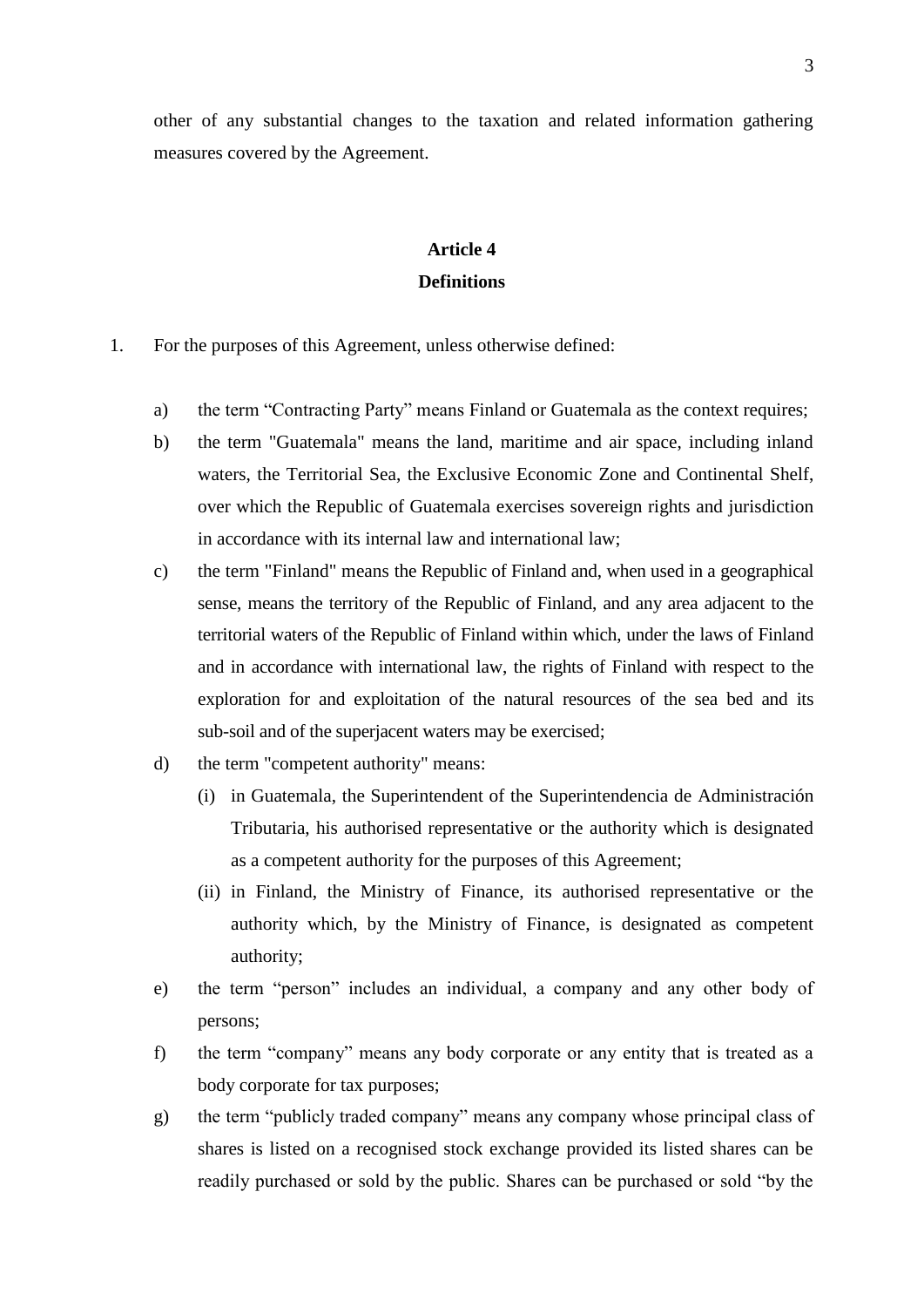public" if the purchase or sale of shares is not implicitly or explicitly restricted to a limited group of investors;

- h) the term "principal class of shares" means the class or classes of shares representing a majority of the voting power and value of the company;
- i) the term "recognised stock exchange" means any stock exchange agreed upon by the competent authorities of the Contracting Parties;
- j) the term "collective investment fund or scheme" means any pooled investment vehicle, irrespective of legal form. The term "public collective investment fund or scheme" means any collective investment fund or scheme provided the units, shares or other interests in the fund or scheme can be readily purchased, sold or redeemed by the public. Units, shares or other interests in the fund or scheme can be readily purchased, sold or redeemed "by the public" if the purchase, sale or redemption is not implicitly or explicitly restricted to a limited group of investors;
- k) the term "tax" means any tax to which the Agreement applies;
- l) the term "Requesting Party" means the Contracting Party requesting information;
- m) the term "Requested Party" means the Contracting Party requested to provide information;
- n) the term "information gathering measures" means laws and administrative or judicial procedures that enable a Contracting Party to obtain and provide the requested information;
- o) the term "information" means any fact, statement or record in any form whatever;
- p) the term "criminal tax matters" means tax matters involving intentional conduct which is liable to prosecution under the criminal laws of the Requesting party;
- q) the term "criminal laws" means all criminal laws designated as such under domestic law irrespective of whether contained in the tax laws, the criminal code or other statutes.
- 2. As regards the application of this Agreement at any time by a Contracting Party, any term not defined therein shall, unless the context otherwise requires, have the meaning that it has at that time under the law of that Party, any meaning under the applicable tax laws of that Party prevailing over a meaning given to the term under other laws of that Party.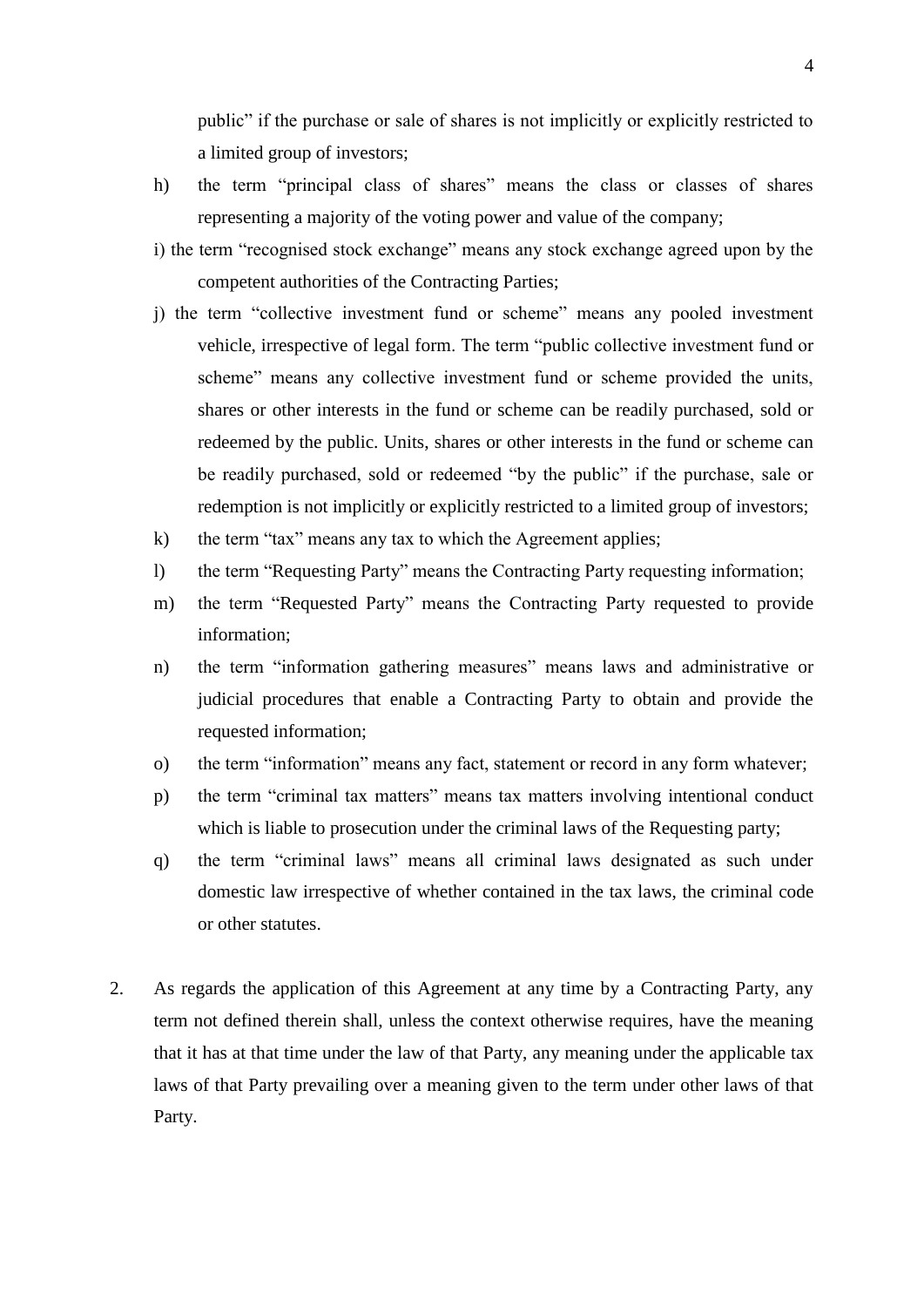#### **Article 5**

#### **Exchange of Information Upon Request**

- 1. The competent authority of the Requested Party shall provide upon request information for the purposes referred to in Article 1. Such information shall be exchanged without regard to whether the conduct being investigated would constitute a crime under the laws of the Requested Party if such conduct occurred in the Requested Party.
- 2. If the information in the possession of the competent authority of the Requested Party is not sufficient to enable it to comply with the request for information, that Party shall use all relevant information gathering measures to provide the Requesting Party with the information requested, notwithstanding that the Requested Party may not need such information for its own tax purposes.
- 3. If specifically requested by the competent authority of a Requesting Party, the competent authority of the Requested Party shall provide information under this Article, to the extent allowable under its domestic laws, in the form of depositions of witnesses and authenticated copies of original records.
- 4. Each Contracting Party shall ensure that its competent authorities for the purposes specified in Article 1 of the Agreement, have the authority to obtain and provide upon request:
	- a) information held by banks, other financial institutions, and any person acting in an agency or fiduciary capacity including nominees and trustees;
	- b) information regarding the ownership of companies, partnerships, trusts, foundations, and other persons, including, within the constraints of Article 2, ownership information on all such persons in an ownership chain; in the case of trusts, information on settlors, trustees and beneficiaries; and in the case of foundations, information on founders, members of the foundation council and beneficiaries. Further, this Agreement does not create an obligation on the Contracting Parties to obtain or provide ownership information with respect to publicly traded companies or public collective investment funds or schemes unless such information can be obtained without giving rise to disproportionate difficulties.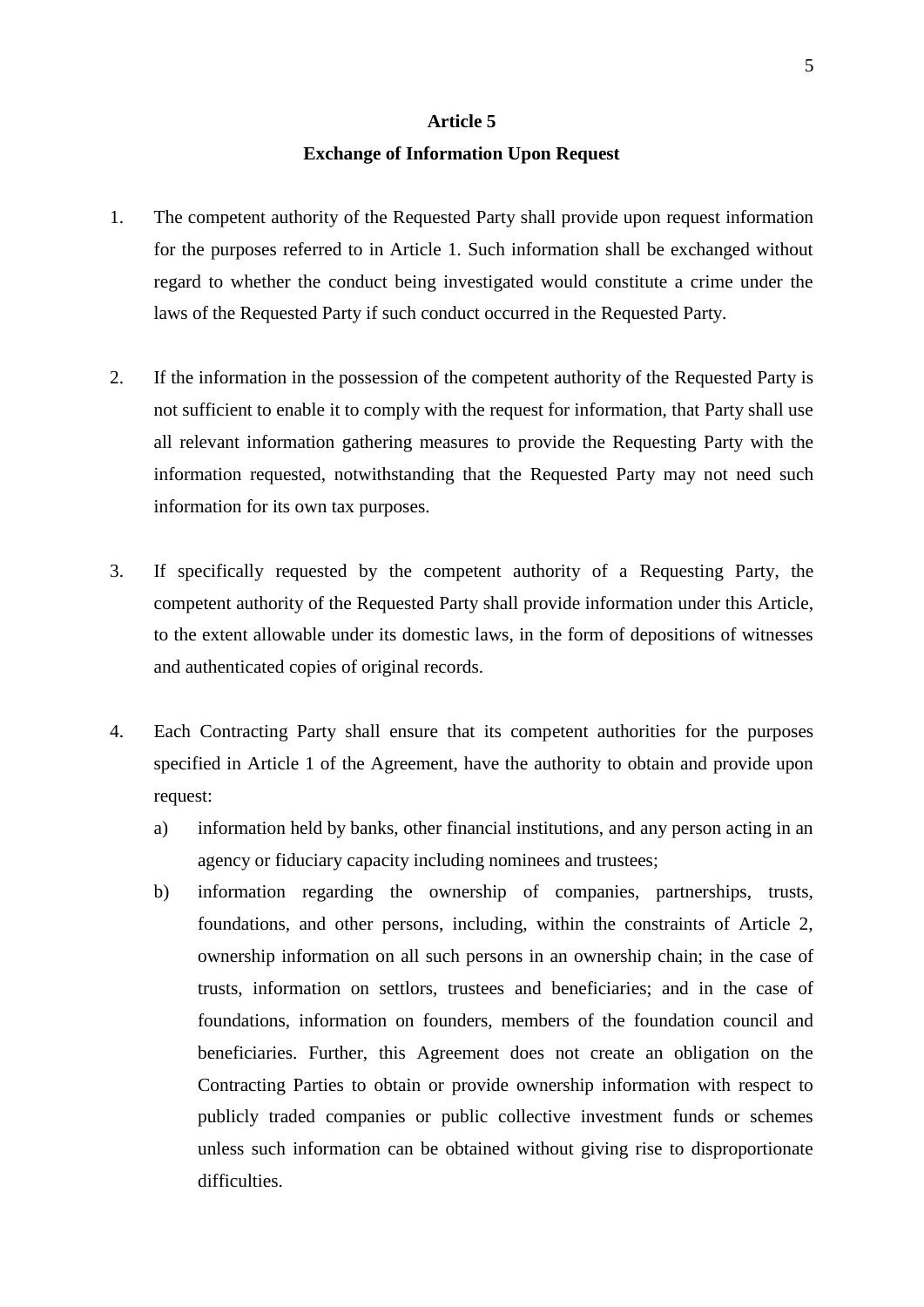- 5. The competent authority of the Requesting Party shall provide the following information to the competent authority of the Requested Party when making a request for information under the Agreement to demonstrate the foreseeable relevance of the information to the request:
	- a) the identity of the person under examination or investigation;
	- b) a statement of the information sought including its nature and the form in which the Requesting Party wishes to receive the information from the Requested Party;
	- c) the tax purpose for which the information is sought;
	- d) grounds for believing that the information requested is held in the Requested Party or is in the possession or control of a person within the jurisdiction of the Requested Party;
	- e) to the extent known, the name and address of any person believed to be in possession of the requested information;
	- f) a statement that the request is in conformity with the law and administrative practices of the Requesting Party, that if the requested information was within the jurisdiction of the Requesting Party then the competent authority of the Requesting Party would be able to obtain the information under the laws of the Requesting Party or in the normal course of administrative practice and that it is in conformity with this Agreement;
	- g) a statement that the Requesting Party has pursued all means available in its own territory to obtain the information, except those that would give rise to disproportionate difficulties.
- 6. The competent authority of the Requested Party shall forward the requested information as promptly as possible to the Requesting Party. To ensure a prompt response, the competent authority of the Requested Party shall:
	- a) Confirm receipt of a request in writing to the competent authority of the Requesting Party and shall notify the competent authority of the Requesting Party of deficiencies in the request, if any, within 60 days of the receipt of the request.
	- b) If the competent authority of the Requested Party cannot obtain and provide the information within 90 days of receipt of the request, including if it encounters obstacles in furnishing the information or it refuses to furnish the information, it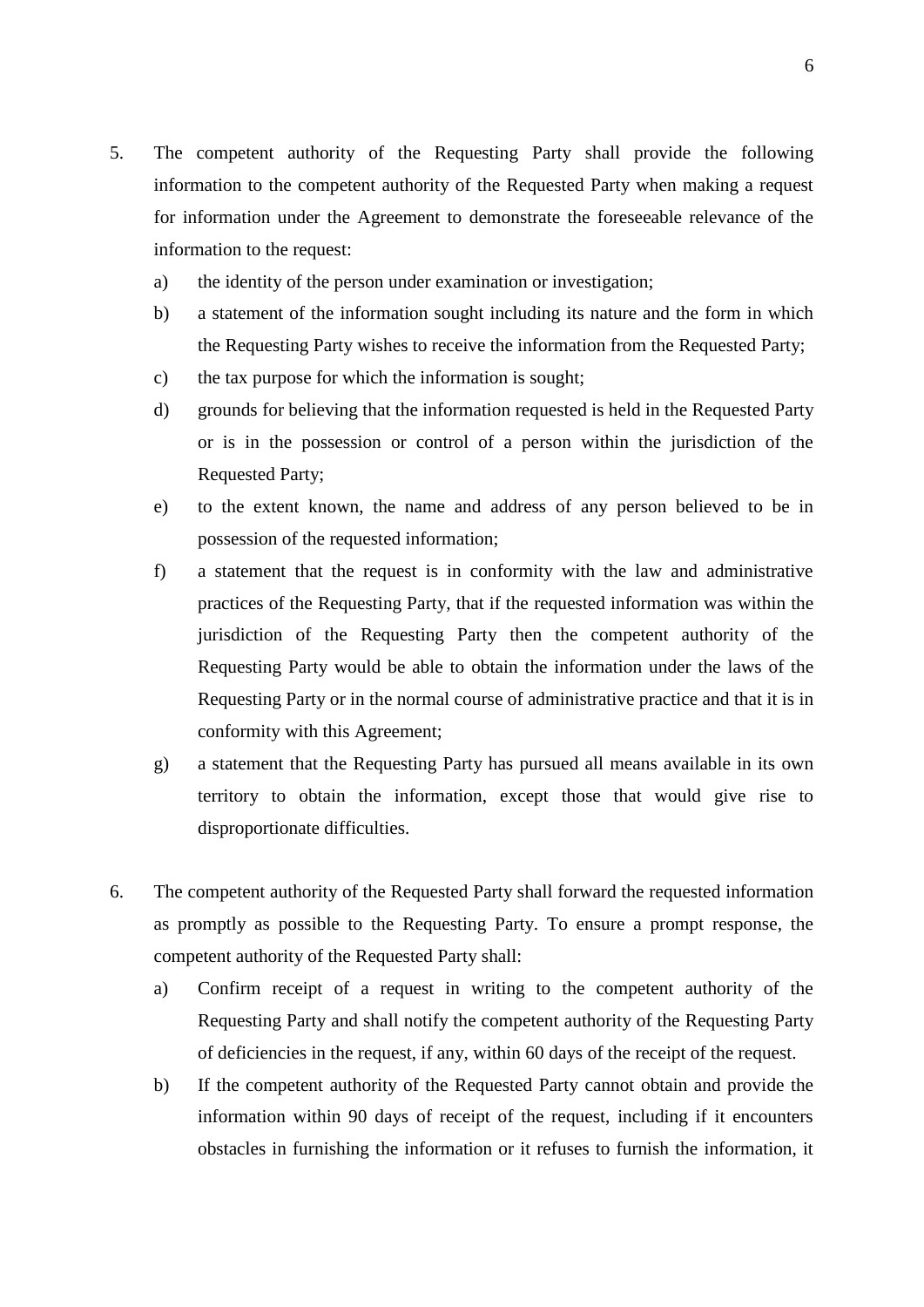shall immediately inform the Requesting Party, explaining the reason for its inability, the nature of the obstacles or the reasons for its refusal.

## **Article 6 Tax Examinations Abroad**

- 1. A Contracting Party may allow representatives of the competent authority of the other Contracting Party to enter the territory of the first-mentioned Party to interview individuals and examine records with the written consent of the persons concerned. The competent authority of the second-mentioned Party shall notify the competent authority of the first-mentioned Party of the time and place of the meeting with the individuals concerned.
- 2. At the request of the competent authority of one Contracting Party, the competent authority of the other Contracting Party may allow representatives of the competent authority of the first-mentioned Party to be present at the appropriate part of a tax examination in the second-mentioned Party.
- 3. If the request referred to in paragraph 2 is acceded to, the competent authority of the Contracting Party conducting the examination shall, as soon as possible, notify the competent authority of the other Party about the time and place of the examination, the authority or official designated to carry out the examination and the procedures and conditions required by the first-mentioned Party for the conduct of the examination. All decisions with respect to the conduct of the tax examination shall be made by the Party conducting the examination.

## **Article 7 Possibility of Declining a Request**

1. The Requested Party shall not be required to obtain or provide information that the Requesting Party would not be able to obtain under its own laws for purposes of the administration or enforcement of its own tax laws. The competent authority of the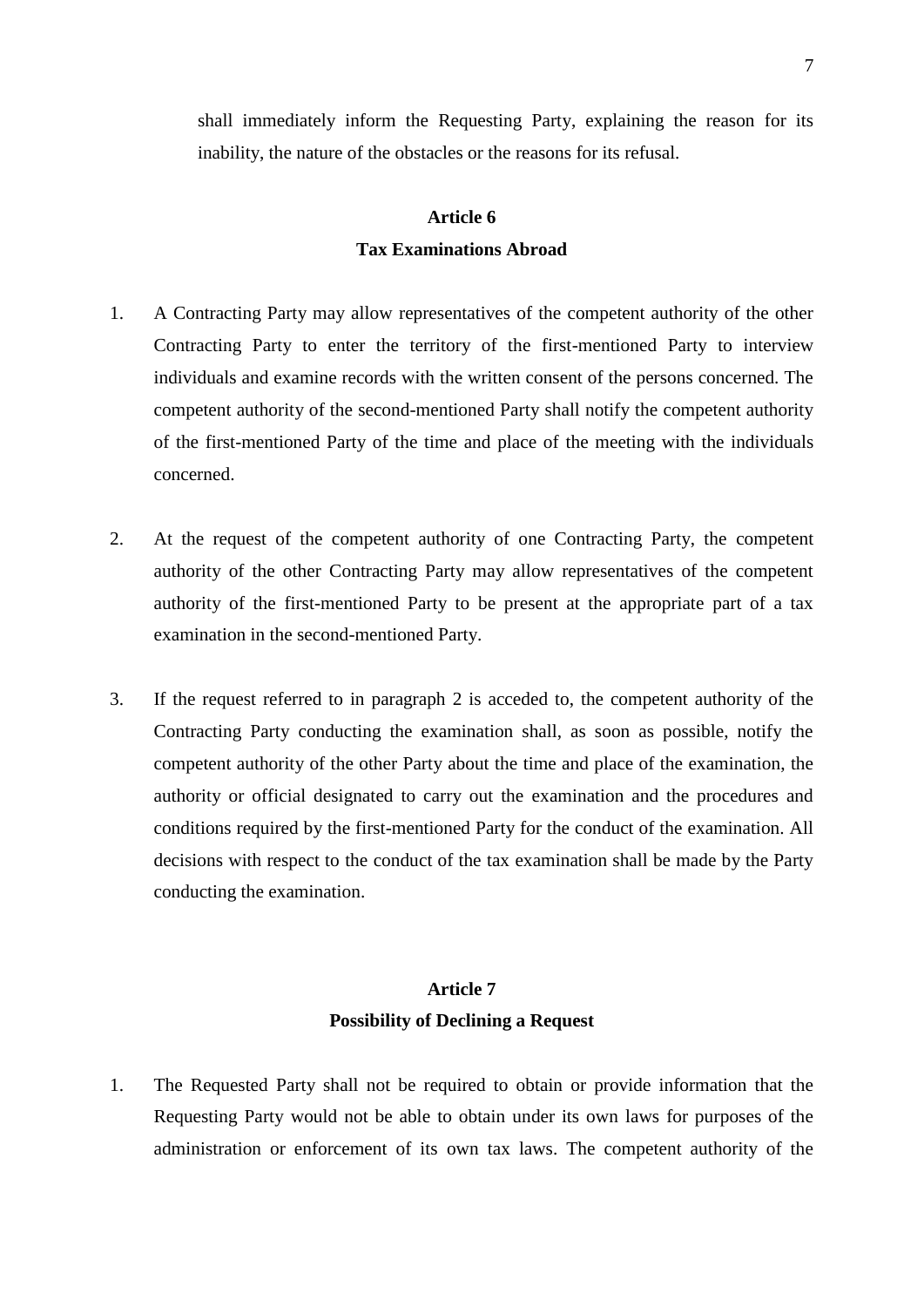Requested Party may decline to assist where the request is not made in conformity with this Agreement.

- 2. The provisions of this Agreement shall not impose on a Contracting Party the obligation to supply information which would disclose any trade, business, industrial, commercial or professional secret or trade process. Notwithstanding the foregoing, information of the type referred to in Article 5, paragraph 4 shall not be treated as such a secret or trade process merely because it meets the criteria in that paragraph.
- 3. The provisions of this Agreement shall not impose on a Contracting Party the obligation to obtain or provide information, which would reveal confidential communications between a client and an attorney, solicitor or other admitted legal representative where such communications are:
	- a) produced for the purposes of seeking or providing legal advice; or
	- b) produced for the purposes of use in existing or contemplated legal proceedings.
- 4. The Requested Party may decline a request for information if the disclosure of the information would be contrary to public policy (ordre public).
- 5. A request for information shall not be refused on the ground that the tax claim giving rise to the request is disputed.
- 6. The Requested Party may decline a request for information if the information is requested by the Requesting Party to administer or enforce a provision of the tax law of the Requesting Party, or any requirement connected therewith, which discriminates against a national of the Requested Party as compared with a national of the Requesting Party in the same circumstances.

### **Article 8 Confidentiality**

Any information received by a Contracting Party under this Agreement shall be treated as confidential and may be disclosed only to persons or authorities (including courts and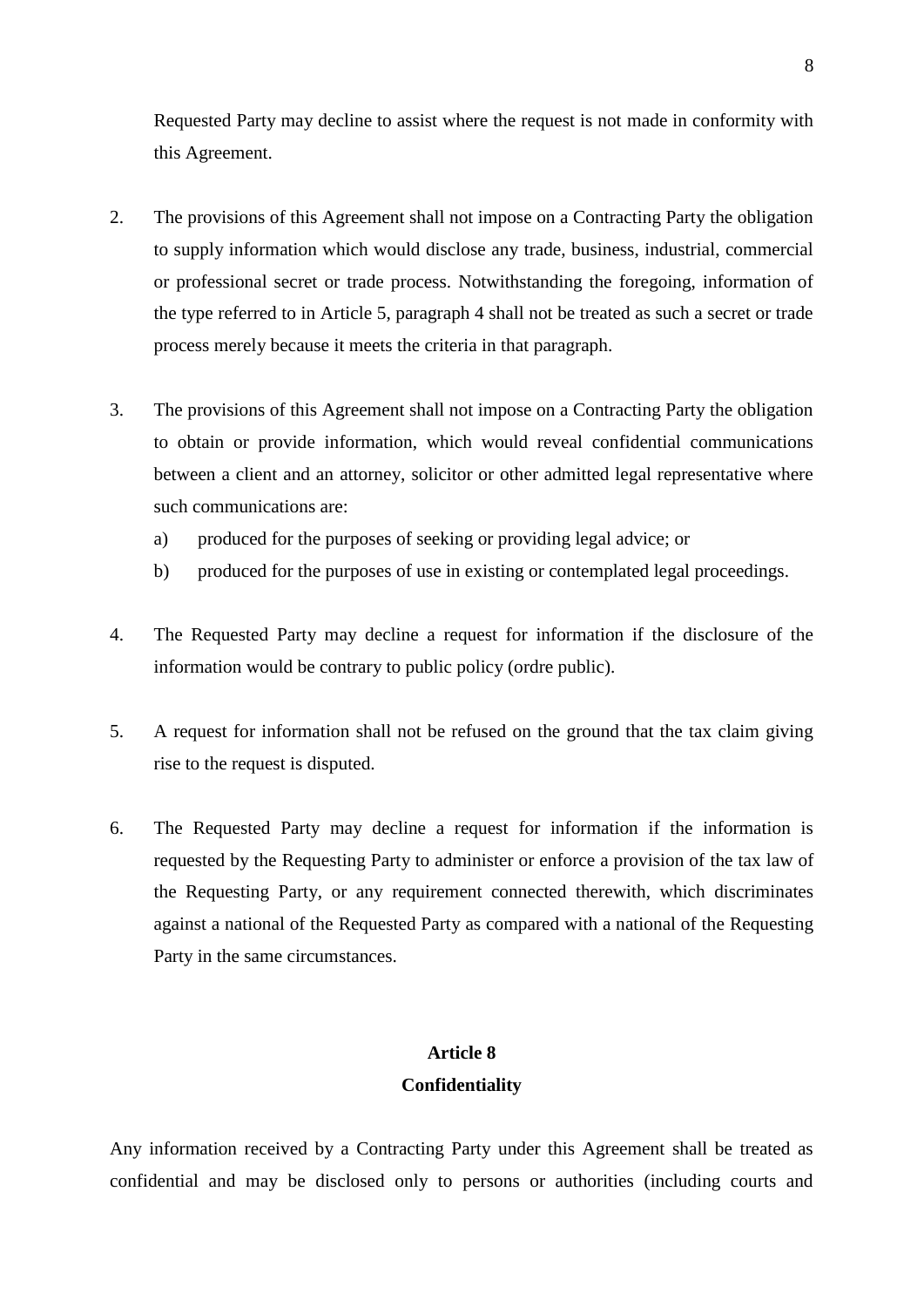administrative bodies) in the jurisdiction of the Contracting Party concerned with the assessment or collection of, the enforcement or prosecution in respect of, or the determination of appeals in relation to, the taxes imposed by a Contracting Party. Such persons or authorities shall use such information only for such purposes. They may disclose the information in public court proceedings or in judicial decisions. The information may not be disclosed to any other person or entity or authority or any other jurisdiction without the express written consent of the competent authority of the Requested Party.

#### **Article 9**

#### **Costs**

Incidence of costs incurred in providing assistance shall be agreed by the competent authorities of the Contracting Parties.

#### **Article 10**

#### **Implementing Legislation**

The Contracting Parties shall enact any legislation necessary to comply with, and give effect to, the terms of the Agreement.

# **Article 11**

#### **Language**

Requests for assistance and answers thereto shall be drawn up in the English language.

### **Article 12 Mutual Agreement Procedure**

1. Where difficulties or doubts arise between the Contracting Parties regarding the implementation or interpretation of this Agreement, the respective competent authorities shall endeavour to resolve the matter by mutual agreement.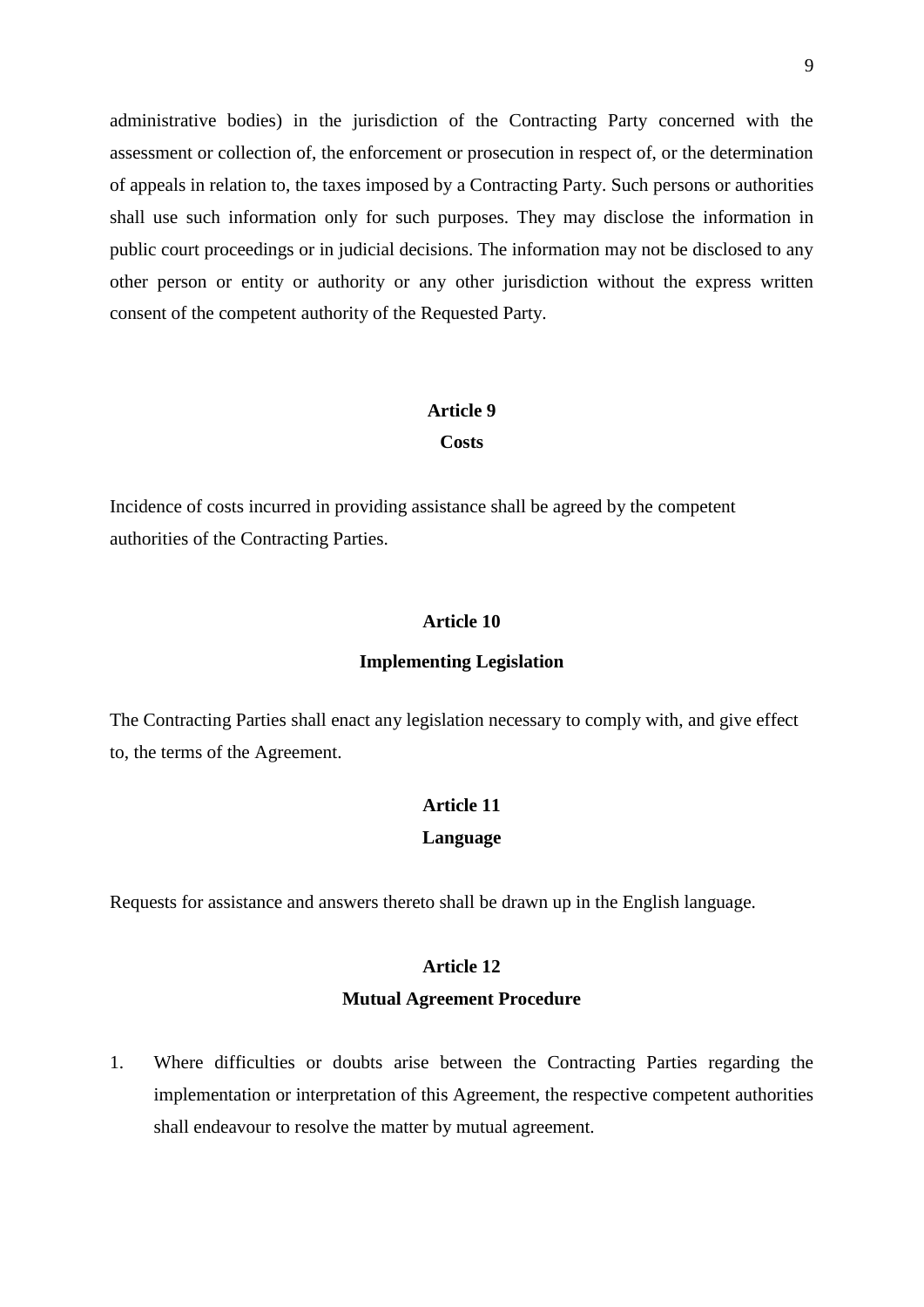- 2. In addition to the agreements referred to in paragraph 1, the competent authorities of the Contracting Parties may mutually agree on the procedures to be used under Articles 5 and 6.
- 3. The competent authorities of the Contracting Parties may communicate with each other directly for purposes of reaching agreement under this Article.

## **Article 13 Entry into Force**

- 1. Each of the Contracting Parties shall notify the other in writing of the completion of the procedures required by its law for the entry into force of this Agreement
- 2. This Agreement shall enter into force on the thirtieth day after the receipt of the later of these notifications and shall thereupon have effect:
	- a) for criminal tax matters, on that date;
	- b) for all other matters covered in Article 1, for taxable periods beginning on or after the first day of January of the year next following the date on which the Agreement enters into force, or where there is no taxable period, for all charges to tax arising on or after the first day of January of the year next following the date on which the Agreement enters into force.

### **Article 14 Termination**

- 1. This Agreement shall remain in force until terminated by a Contracting Party. Either Contracting Party may terminate the Agreement by giving written notice of termination to the other Contracting Party. In such case, the Agreement shall cease to have effect on the first day of the month following the end of the period of six months after the date of receipt of notice of termination by the other Contracting Party.
- 2. In the event of termination, both Contracting Parties shall remain bound by the provisions of Article 8 with respect to any information obtained under the Agreement.